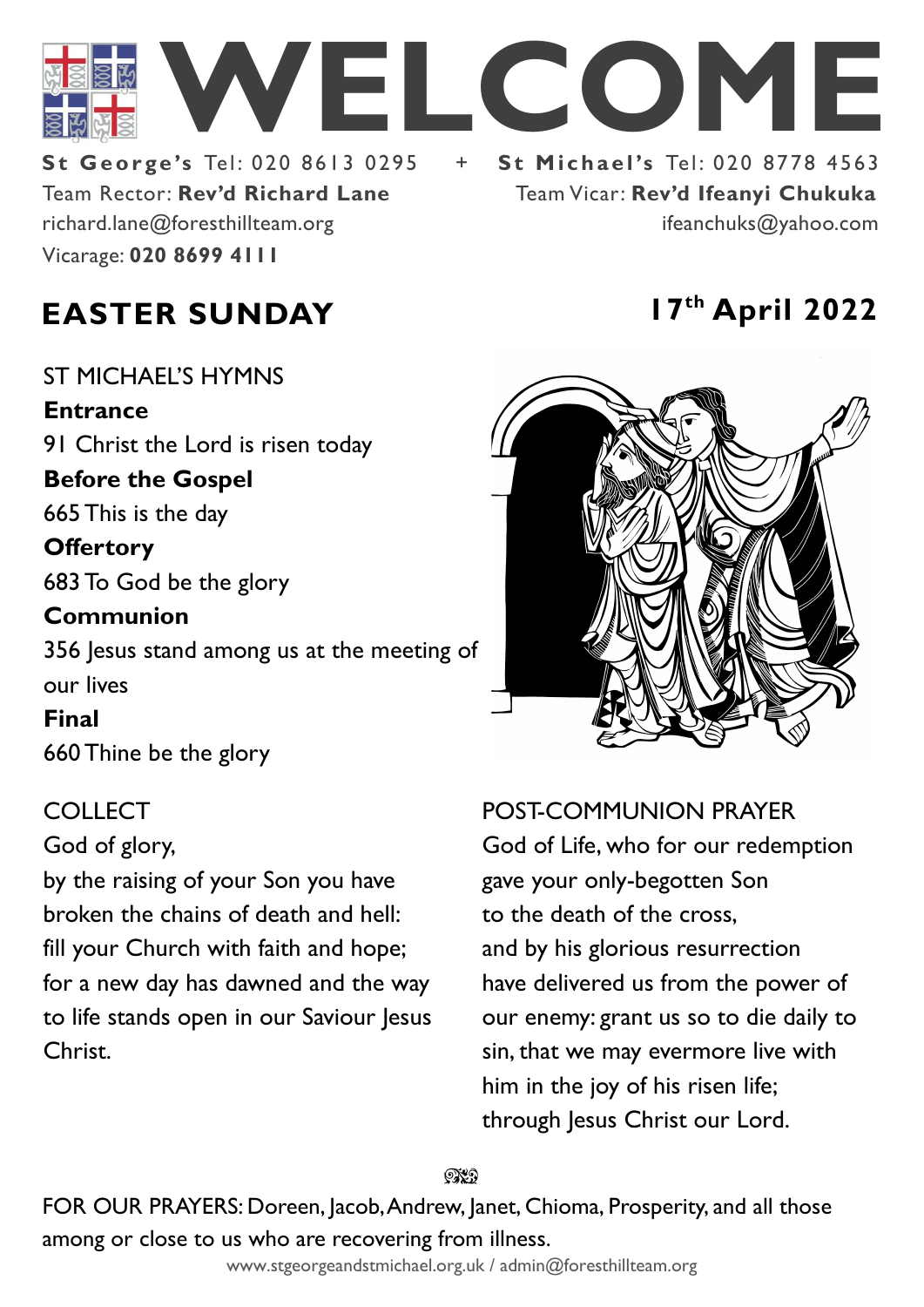## GIVE A LITTLE

Help support the work at St Michael's. You can easily donate online using this QR code—scan it with your camera and it will take you directly to the donations page –or ask for our contactless device that you can use to donate with your credit or debit card.



# **EVENTS THIS WEEK**

*Monday 18 April* Hall: 09:30-11:30 -Toddler Group

*Tuesday 19 April* Hall: 09:30-11:30 -Toddler Group Hall: 18:30 - 20:00– Pilates

*Wednesday 20 April* Church: 09:30-11:30 -Toddler Group

*Saturday 23 April* Hall: 09:00-17:00—7th Day Adventists *Sunday 24 April* Church 10:00 - Holy Communion in church and on YouTube Church 10:00 - **Sunday School** Hall 13:00-17:00 - I AM Church

 $@$ 

BLUEBELL WALK

On **Sunday 1 May 2022**, Susie and Mo will be doing the Bluebell Walk to raise funds for St Christopher's Hospice. Please support them if you can!

# **UPCOMING EVENTS**

*Thursday 28 April* St George's: 20:00 - **APCM** *Sunday 8 May* Church 10:00 - **Sunday School**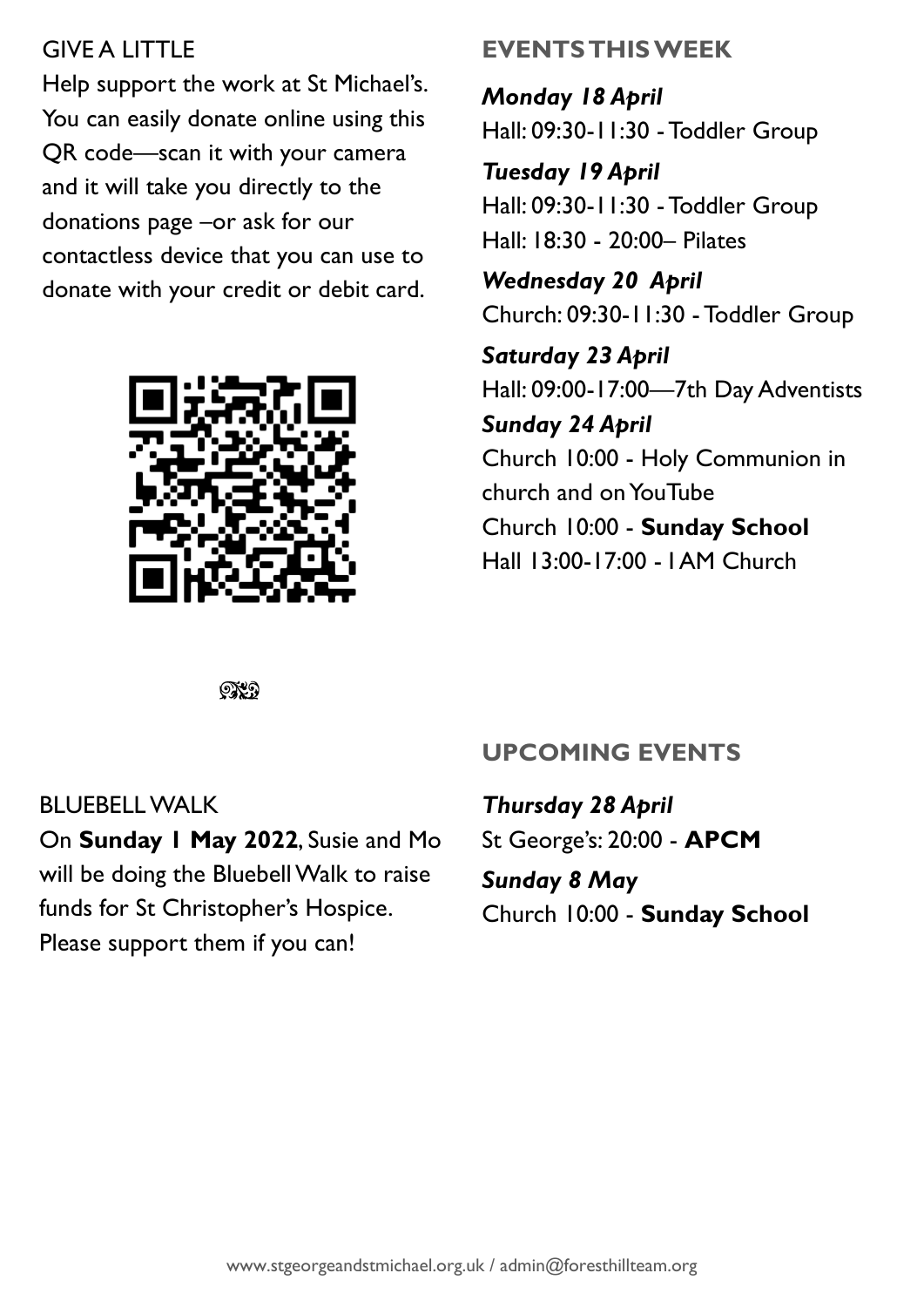#### NT: Acts 10: 34 - 43 (NLT)

<sup>34</sup> Then Peter replied, "I see very clearly that God shows no favouritism.<sup>35</sup> In every nation he accepts those who fear him and do what is right.<sup>36</sup> This is the message of Good News for the people of Israel—that there is peace with God through Jesus Christ, who is Lord of all.<sup>37</sup> You know what happened throughout Judea, beginning in Galilee, after John began preaching his message of baptism. <sup>38</sup> And you know that God anointed Jesus of Nazareth with the Holy Spirit and with power. Then Jesus went around doing good and healing all who were oppressed by the devil, for God was with him.

<sup>39</sup> "And we apostles are witnesses of all he did throughout Judea and in Jerusalem. They put him to death by hanging him on a cross,<sup>[\[a\]](https://www.biblegateway.com/passage/?search=Acts+10%3A+34%E2%80%9443&version=NLT#fen-NLT-27263a) 40</sup> but God raised him to life on the third day. Then God allowed him to appear,  $41$  not to the general public, $^{\text{\tiny{\textsf{(b)}}}}$  but to us whom God had chosen in advance to be his witnesses. We were those who ate and drank with him after he rose from the dead.<sup>42</sup> And he ordered us to preach everywhere and to testify that lesus is the one appointed by God to be the judge of all—the living and the dead. <sup>43</sup> He is the one all the prophets testified about, saying that everyone who believes in him will have their sins forgiven through his name."

#### GOSPEL: John 20: 1 - 18

Early on Sunday morning, while it was still dark, Mary Magdalene came to the tomb and found that the stone had been rolled away from the entrance.<sup>2</sup> She ran and found Simon Peter and the other disciple, the one whom Jesus loved. She said, "They have taken the Lord's body out of the tomb, and we don't know where they have put him!"

<sup>3</sup> Peter and the other disciple started out for the tomb. <sup>4</sup> They were both running, but the other disciple outran Peter and reached the tomb first.<sup>5</sup> He stooped and looked in and saw the linen wrappings lying there, but he didn't go in. <sup>6</sup> Then Simon Peter arrived and went inside. He also noticed the linen wrappings lying there,  $<sup>7</sup>$  while the</sup> cloth that had covered Jesus' head was folded up and lying apart from the other wrappings. <sup>8</sup> Then the disciple who had reached the tomb first also went in, and he saw and believed— $9^{\circ}$  for until then they still hadn't understood the Scriptures that said Jesus must rise from the dead.  $10$  Then they went home. <sup>11</sup> Mary was standing outside the tomb crying, and as she wept, she stooped and looked in. <sup>12</sup> She saw two whiterobed angels, one sitting at the head and the other at the foot of the place where the body of Jesus had been lying. <sup>13</sup> "Dear woman, why are you